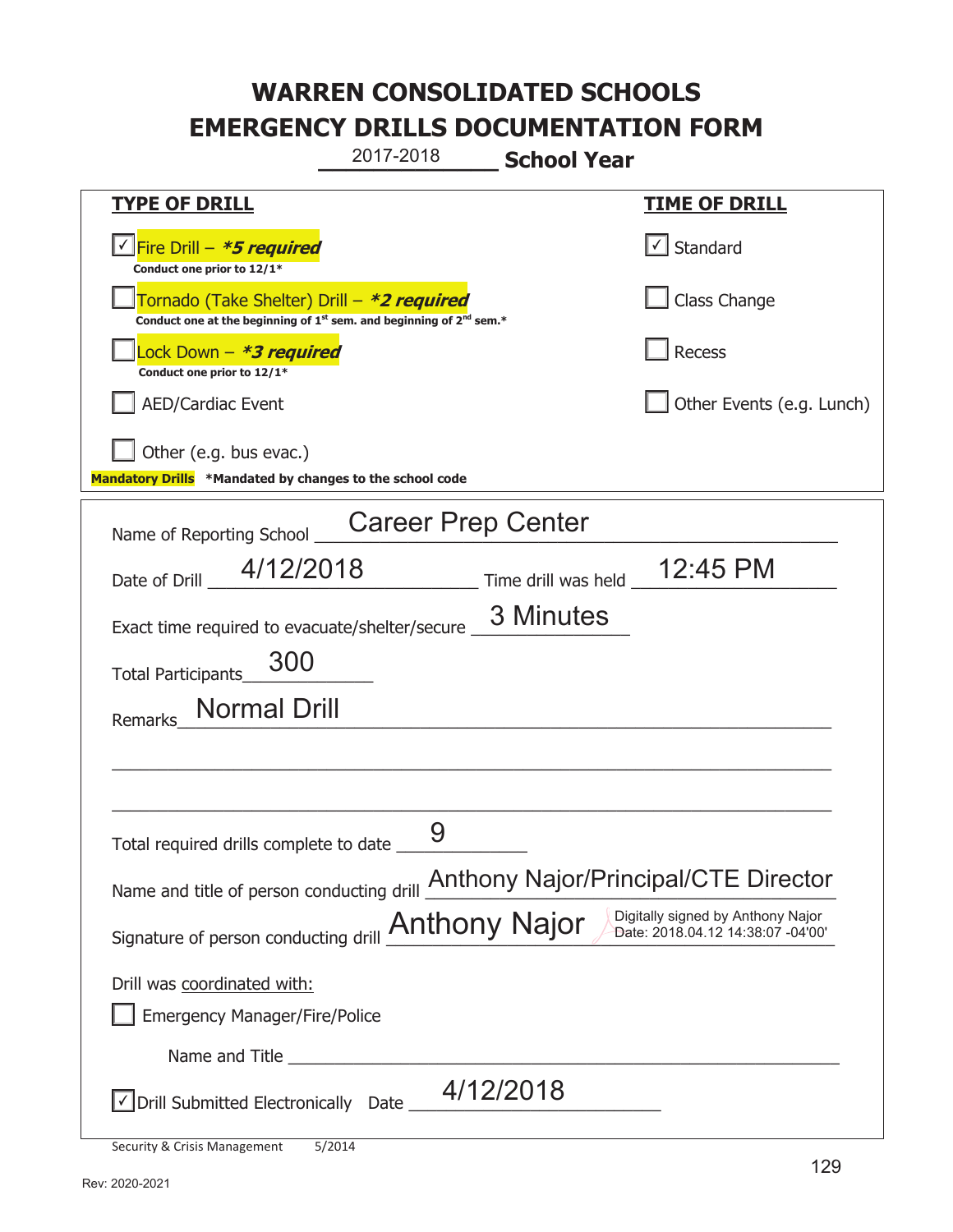**\_\_\_\_\_\_\_\_\_\_\_\_\_ School Year TYPE OF DRILL TIME OF DRILL**  侊Fire Drill – **\*5 required Conduct one prior to 12/1\***   $\boxed{\checkmark}$  Standard 侊Tornado (Take Shelter) Drill – **\*2 required** Conduct one at the beginning of 1<sup>st</sup> sem. and beginning of 2<sup>nd</sup> sem.\* Class Change 侊Lock Down – **\*3 required** ✔ **Conduct one prior to 12/1\* Recess** AED/Cardiac Event **AED/Cardiac Event Network Network Network Network Network Network Network Network Network Network Network Network Network Network Network Network Network Network Net** Other (e.g. bus evac.) **Mandatory Drills \*Mandated by changes to the school code**  Name of Reporting School \_\_\_\_\_\_\_\_\_\_\_\_\_\_\_\_\_\_\_\_\_\_\_\_\_\_\_\_\_\_\_\_\_\_\_\_\_\_\_\_\_\_\_\_\_\_\_\_\_\_\_\_\_\_\_\_ Date of Drill  $\frac{\text{March 21, 2018}}{\text{Time drill was held } 8.10 \text{ AM}}$ Exact time required to evacuate/shelter/secure Minutes Total Participants\_\_\_\_\_\_\_\_\_\_\_\_\_\_ Remarks\_Excellent unannounced practice lock down drill.  $\_$  , and the set of the set of the set of the set of the set of the set of the set of the set of the set of the set of the set of the set of the set of the set of the set of the set of the set of the set of the set of th  $\_$  , and the set of the set of the set of the set of the set of the set of the set of the set of the set of the set of the set of the set of the set of the set of the set of the set of the set of the set of the set of th Total required drills complete to date Practice Drill Name and title of person conducting drill **Anthony Najor, Principal/CTE Director** Signature of person conducting drill **Anthony Najor** Digitally signed by Anthony Najor Drill was coordinated with: ܆ Emergency Manager/Fire/Police Name and Title **Example 20**  $\sqrt{2}$  Drill Submitted Electronically Date  $\sqrt{2}$  March 21, 2018 2017-2018 Career Prep Center 300 March 21, 2018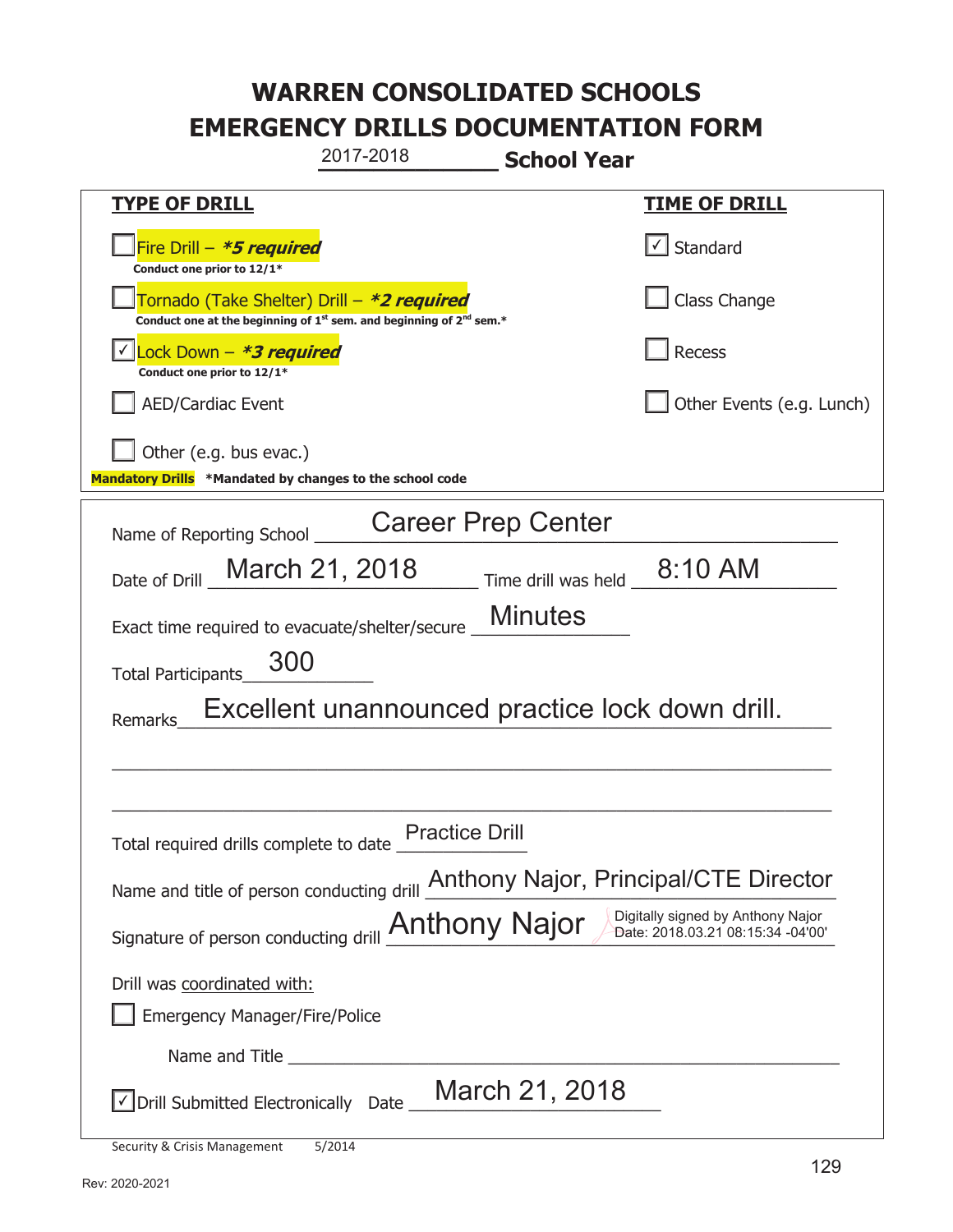**\_\_\_\_\_\_\_\_\_\_\_\_\_ School Year** 

| <u>TYPE OF DRILL</u>                                                                                                                | <u>TIME OF DRILL</u>      |
|-------------------------------------------------------------------------------------------------------------------------------------|---------------------------|
| Fire Drill - *5 required<br>Conduct one prior to 12/1*                                                                              | $\vert$ Standard          |
| Tornado (Take Shelter) Drill – *2 required<br>Conduct one at the beginning of $1^{st}$ sem. and beginning of $2^{nd}$ sem.*         | Class Change              |
| Lock Down – <b>*<i>3 required</i></b><br>Conduct one prior to 12/1*                                                                 | <b>Recess</b>             |
| <b>AED/Cardiac Event</b>                                                                                                            | Other Events (e.g. Lunch) |
| Other (e.g. bus evac.)<br>Mandatory Drills *Mandated by changes to the school code                                                  |                           |
| <b>Career Prep Center</b><br>Name of Reporting School                                                                               |                           |
| March 13, 2018<br>Time drill was held _ 7:15 AM<br>Date of Drill                                                                    |                           |
| 2 Minutes<br>Exact time required to evacuate/shelter/secure                                                                         |                           |
| 300<br><b>Total Participants</b>                                                                                                    |                           |
| Normal Drill<br>Remarks                                                                                                             |                           |
|                                                                                                                                     |                           |
|                                                                                                                                     |                           |
| 8<br>Total required drills complete to date                                                                                         |                           |
| Name and title of person conducting drill <b>Anthony Najor</b> , Principal/CTE Director                                             |                           |
| Digitally signed by Anthony Najor<br>Signature of person conducting drill <b>Anthony Najor</b><br>Date: 2018.03.13 12:52:25 -04'00' |                           |
| Drill was coordinated with:                                                                                                         |                           |
| <b>Emergency Manager/Fire/Police</b>                                                                                                |                           |
| Name and Title <b>Name</b>                                                                                                          |                           |
| March 13, 2018<br>√ Drill Submitted Electronically Date _                                                                           |                           |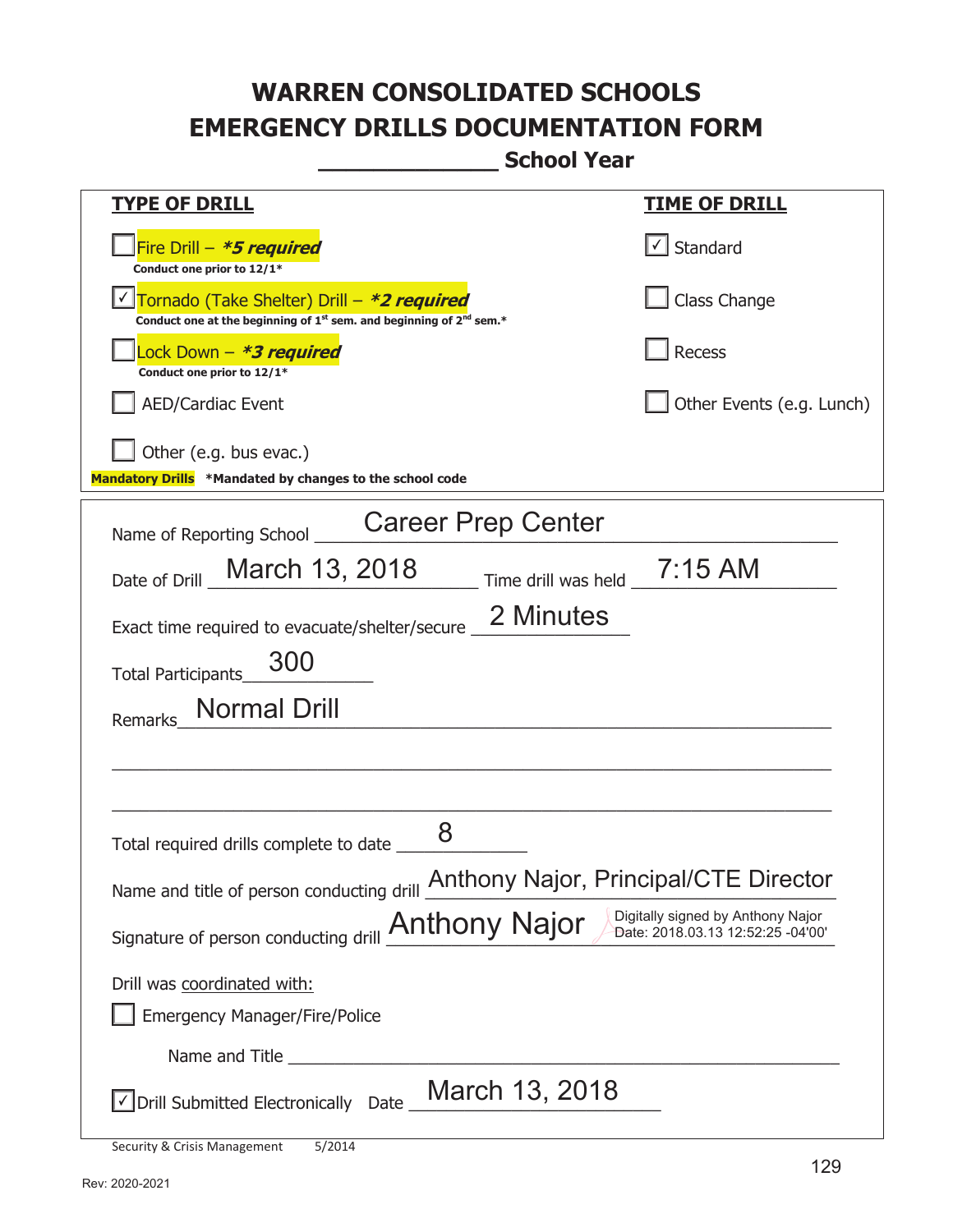**\_\_\_\_\_\_\_\_\_\_\_\_\_ School Year** 

| <u>TYPE OF DRILL</u>                                                                                                                      | <u>TIME OF DRILL</u>      |
|-------------------------------------------------------------------------------------------------------------------------------------------|---------------------------|
| Fire Drill - *5 required<br>Conduct one prior to 12/1*                                                                                    | $\cup$ Standard           |
| Tornado (Take Shelter) Drill – *2 required<br>Conduct one at the beginning of 1 <sup>st</sup> sem. and beginning of 2 <sup>nd</sup> sem.* | Class Change              |
| Lock Down $-$ <b>*3 required</b><br>Conduct one prior to 12/1*                                                                            | Recess                    |
| <b>AED/Cardiac Event</b>                                                                                                                  | Other Events (e.g. Lunch) |
| Other (e.g. bus evac.)<br>Mandatory Drills *Mandated by changes to the school code                                                        |                           |
| <b>Career Prep Center</b><br>Name of Reporting School                                                                                     |                           |
| Time drill was held 9:45 AM<br>March 1, 2018<br>Date of Drill                                                                             |                           |
| <b>Minutes</b><br>Exact time required to evacuate/shelter/secure _                                                                        |                           |
| 300<br><b>Total Participants</b>                                                                                                          |                           |
| Normal Drill                                                                                                                              |                           |
|                                                                                                                                           |                           |
|                                                                                                                                           |                           |
| Total required drills complete to date                                                                                                    |                           |
| Anthony Najor, Principal/CTE Director<br>Name and title of person conducting drill                                                        |                           |
| Digitally signed by Anthony Najor<br>Signature of person conducting drill <b>Anthony Najor</b><br>Date: 2018.03.02 09:05:36 -05'00'       |                           |
| Drill was coordinated with:                                                                                                               |                           |
| <b>Emergency Manager/Fire/Police</b>                                                                                                      |                           |
| Name and Title                                                                                                                            |                           |
| March 2, 2018<br>$\sqrt{}$ Drill Submitted Electronically Date                                                                            |                           |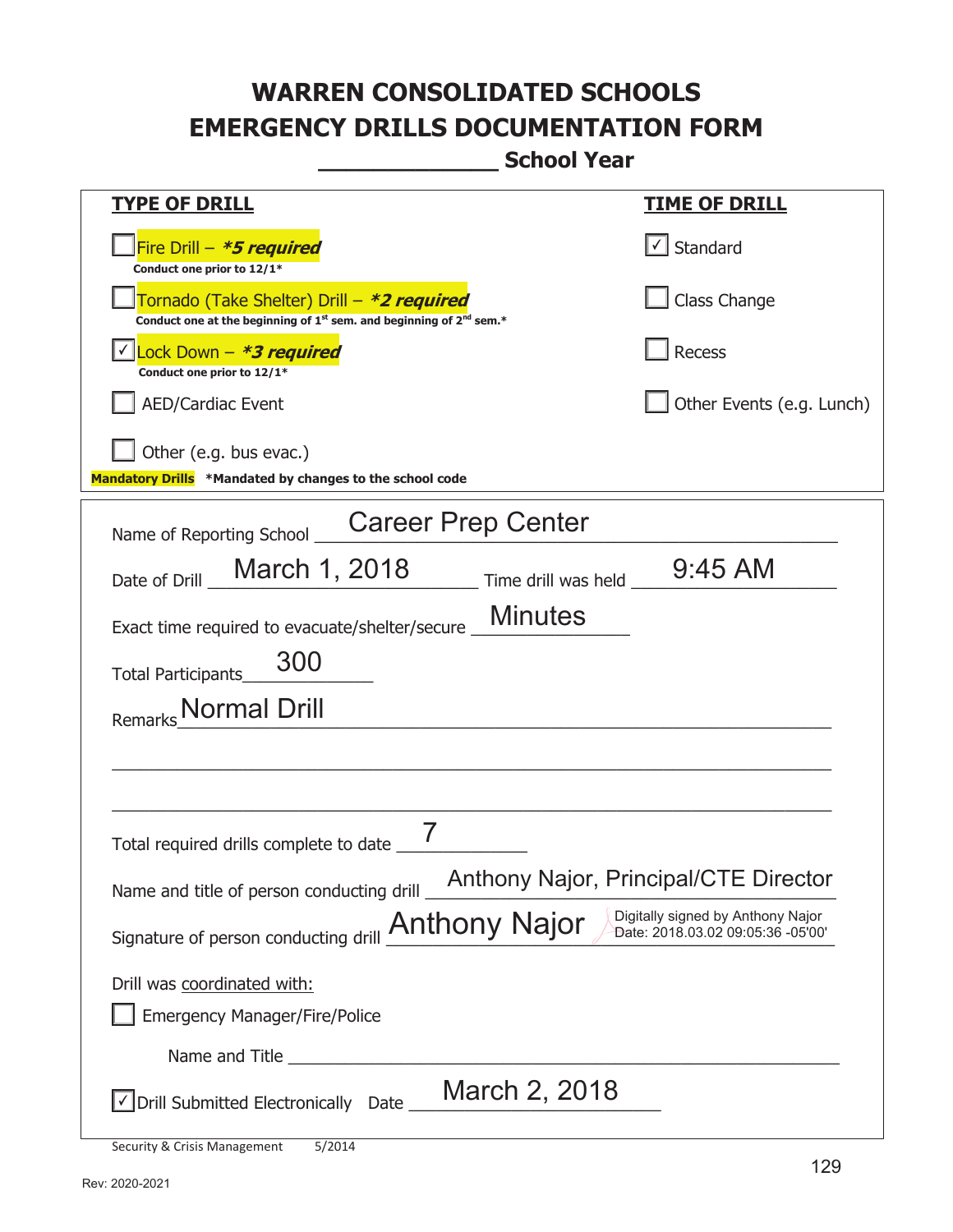**\_\_\_\_\_\_\_\_\_\_\_\_\_ School Year**  2017-2018

| <b>TYPE OF DRILL</b>                                                                                                                      | <u>TIME OF DRILL</u>      |  |
|-------------------------------------------------------------------------------------------------------------------------------------------|---------------------------|--|
| Fire Drill - *5 required<br>Conduct one prior to 12/1*                                                                                    | Standard                  |  |
| Tornado (Take Shelter) Drill - *2 required<br>Conduct one at the beginning of 1 <sup>st</sup> sem. and beginning of 2 <sup>nd</sup> sem.* | Class Change              |  |
| Lock Down - *3 required<br>Conduct one prior to 12/1*                                                                                     | <b>Recess</b>             |  |
| <b>AED/Cardiac Event</b>                                                                                                                  | Other Events (e.g. Lunch) |  |
| Other (e.g. bus evac.)<br>Mandatory Drills *Mandated by changes to the school code                                                        |                           |  |
| <b>Career Prep Center</b><br>Name of Reporting School                                                                                     |                           |  |
| Date of Drill 1-11-18 Time drill was held 1:45 P.M.                                                                                       |                           |  |
| 2 Minutes<br>Exact time required to evacuate/shelter/secure ___                                                                           |                           |  |
| 300<br><b>Total Participants</b>                                                                                                          |                           |  |
| <b>Normal Drill</b><br>Remarks                                                                                                            |                           |  |
|                                                                                                                                           |                           |  |
| Total required drills complete to date                                                                                                    |                           |  |
| Tony Najor, Principal/CTE Director<br>Name and title of person conducting drill                                                           |                           |  |
| Digitally signed by Anthony Najor<br>Signature of person conducting drill <b>Anthony Najor</b><br>Date: 2018.01.12 13:05:54 -05'00'       |                           |  |
| Drill was coordinated with:                                                                                                               |                           |  |
| <b>Emergency Manager/Fire/Police</b>                                                                                                      |                           |  |
|                                                                                                                                           |                           |  |
| 1-12-2018<br>√ Drill Submitted Electronically Date                                                                                        |                           |  |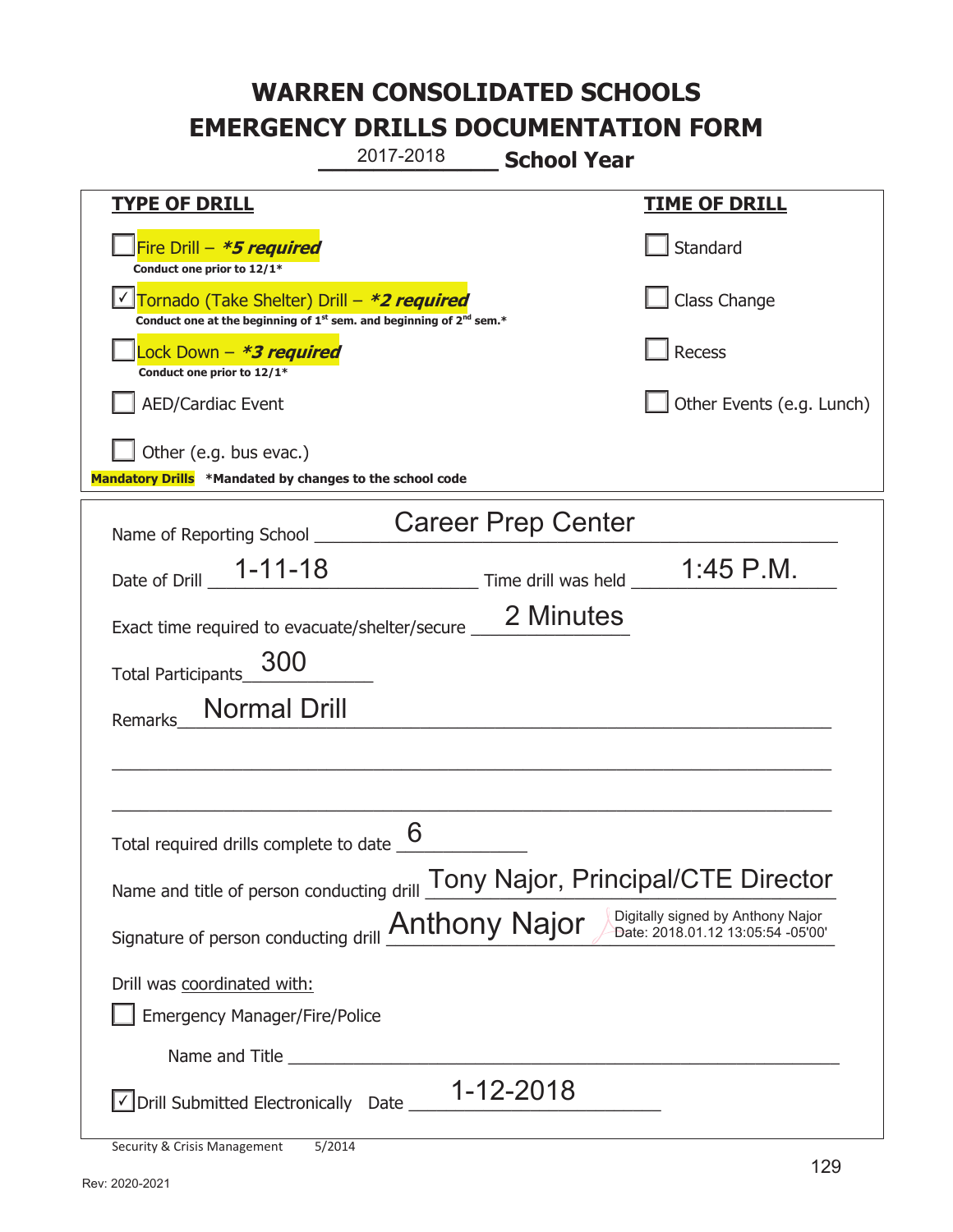**\_\_\_\_\_\_\_\_\_\_\_\_\_ School Year**  2017-2018

| <b>TYPE OF DRILL</b>                                                                                                                      | <u>TIME OF DRILL</u>                             |  |
|-------------------------------------------------------------------------------------------------------------------------------------------|--------------------------------------------------|--|
| Fire Drill - *5 required<br>Conduct one prior to 12/1*                                                                                    | $\vert\textcolor{red}{\checkmark}\vert$ Standard |  |
| Tornado (Take Shelter) Drill – *2 required<br>Conduct one at the beginning of 1 <sup>st</sup> sem. and beginning of 2 <sup>nd</sup> sem.* | Class Change                                     |  |
| Lock Down $-$ <b>*3 required</b><br>Conduct one prior to 12/1*                                                                            | <b>Recess</b>                                    |  |
| <b>AED/Cardiac Event</b>                                                                                                                  | Other Events (e.g. Lunch)                        |  |
| Other (e.g. bus evac.)                                                                                                                    |                                                  |  |
| Mandatory Drills *Mandated by changes to the school code                                                                                  |                                                  |  |
| <b>Career Prep Center</b><br>Name of Reporting School                                                                                     |                                                  |  |
| Date of Drill 12/11/17<br>Time drill was held _                                                                                           | 12:30 P.M.                                       |  |
| <b>Minutes</b><br>Exact time required to evacuate/shelter/secure _                                                                        |                                                  |  |
| 300<br><b>Total Participants</b>                                                                                                          |                                                  |  |
| Normal lock down drill.<br>Remarks                                                                                                        |                                                  |  |
| Rescheduled 12/7/17 drill that was cancelled.                                                                                             |                                                  |  |
|                                                                                                                                           |                                                  |  |
| 5<br>Total required drills complete to date _                                                                                             |                                                  |  |
| Anthony Najor, Principal/CTE Director<br>Name and title of person conducting drill                                                        |                                                  |  |
| Digitally signed by Anthony Najor<br>Signature of person conducting drill <b>Anthony Najor</b><br>Date: 2017.12.11 13:04:33 -05'00'       |                                                  |  |
| Drill was coordinated with:<br><b>Emergency Manager/Fire/Police</b>                                                                       |                                                  |  |
|                                                                                                                                           |                                                  |  |
| Drill Submitted Electronically $\,$ Date $\_$ $\,12/11/2017$                                                                              |                                                  |  |

Security & Crisis Management 5/2014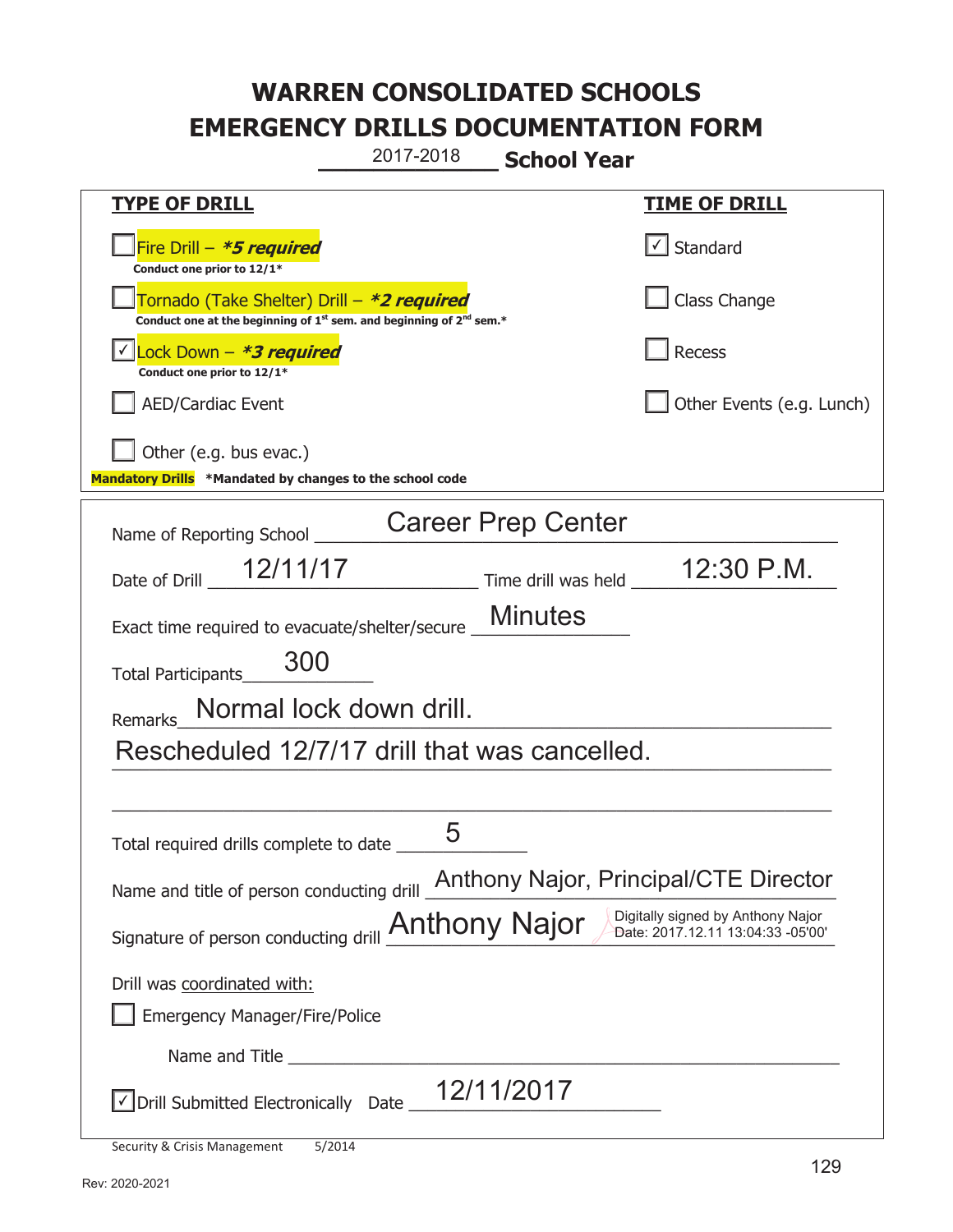**\_\_\_\_\_\_\_\_\_\_\_\_\_ School Year** 

| <u>TYPE OF DRILL</u>                                                                                                                | <u>TIME OF DRILL</u>      |
|-------------------------------------------------------------------------------------------------------------------------------------|---------------------------|
| <u>√ Fire Drill – <i>*5 required</i></u><br>Conduct one prior to 12/1*                                                              | $\cup$ Standard           |
| Tornado (Take Shelter) Drill – *2 required<br>Conduct one at the beginning of $1^{st}$ sem. and beginning of $2^{nd}$ sem.*         | Class Change              |
| Lock Down - <b>*3 required</b><br>Conduct one prior to 12/1*                                                                        | <b>Recess</b>             |
| <b>AED/Cardiac Event</b>                                                                                                            | Other Events (e.g. Lunch) |
| Other (e.g. bus evac.)<br>Mandatory Drills *Mandated by changes to the school code                                                  |                           |
| <b>Career Prep Center</b><br>Name of Reporting School _                                                                             |                           |
| Date of Drill November 13, 2017<br>Time drill was held                                                                              | 11:00 AM                  |
| <b>Minutes</b><br>Exact time required to evacuate/shelter/secure                                                                    |                           |
| 300<br><b>Total Participants</b>                                                                                                    |                           |
| <b>Normal Drill</b><br>Remarks                                                                                                      |                           |
|                                                                                                                                     |                           |
|                                                                                                                                     |                           |
| 4<br>Total required drills complete to date _                                                                                       |                           |
| Name and title of person conducting drill <b>Anthony Najor/Principa/CTE Director</b>                                                |                           |
| Digitally signed by Anthony Najor<br>Signature of person conducting drill <b>Anthony Najor</b><br>Date: 2017.11.13 12:07:26 -05'00' |                           |
| Drill was coordinated with:                                                                                                         |                           |
| <b>Emergency Manager/Fire/Police</b>                                                                                                |                           |
|                                                                                                                                     |                           |
| 11/13/17<br>√ Drill Submitted Electronically Date                                                                                   |                           |
|                                                                                                                                     |                           |

Security & Crisis Management 5/2014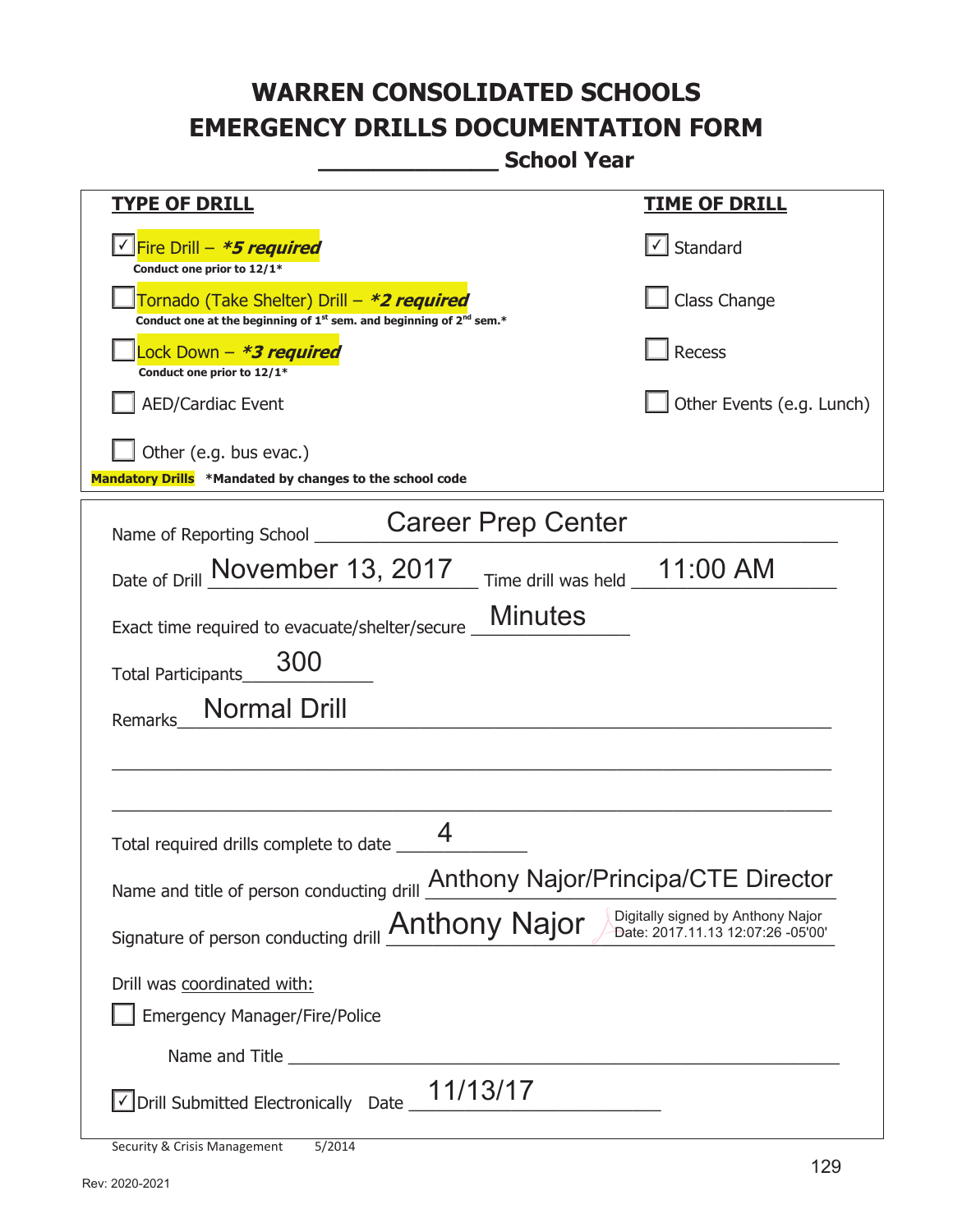**\_\_\_\_\_\_\_\_\_\_\_\_\_ School Year** 

| <b>TYPE OF DRILL</b>                                                                                                                      | <b>TIME OF DRILL</b>                  |  |
|-------------------------------------------------------------------------------------------------------------------------------------------|---------------------------------------|--|
| √ Fire Drill – <i>*<b>5 required</b></i><br>Conduct one prior to 12/1*                                                                    | $\lfloor \checkmark \rfloor$ Standard |  |
| Tornado (Take Shelter) Drill – *2 required<br>Conduct one at the beginning of 1 <sup>st</sup> sem. and beginning of 2 <sup>nd</sup> sem.* | Class Change                          |  |
| Lock Down - <b>*3 required</b><br>Conduct one prior to 12/1*                                                                              | Recess                                |  |
| <b>AED/Cardiac Event</b>                                                                                                                  | Other Events (e.g. Lunch)             |  |
| Other (e.g. bus evac.)<br>Mandatory Drills *Mandated by changes to the school code                                                        |                                       |  |
| <b>Career Prep Center</b><br>Name of Reporting School                                                                                     |                                       |  |
| $\frac{1}{2}$ Time drill was held $\frac{1}{2}$ 1:30 P.M.<br>Date of Drill October 12, 2017                                               |                                       |  |
| 2 Minutes<br>Exact time required to evacuate/shelter/secure                                                                               |                                       |  |
| 250<br>Total Participants                                                                                                                 |                                       |  |
| Normal Drill<br>Remarks                                                                                                                   |                                       |  |
|                                                                                                                                           |                                       |  |
| 3<br>Total required drills complete to date _                                                                                             |                                       |  |
| Name and title of person conducting drill <b>Anthony Najor</b> , Principal/CTE Director                                                   |                                       |  |
| Digitally signed by Anthony Najor<br>Signature of person conducting drill <b>Anthony Najor</b><br>Date: 2017.10.12 15:09:58 -04'00'       |                                       |  |
| Drill was coordinated with:                                                                                                               |                                       |  |
| <b>Emergency Manager/Fire/Police</b>                                                                                                      |                                       |  |
| Name and Title                                                                                                                            |                                       |  |
| October 12, 2017<br>Drill Submitted Electronically Date                                                                                   |                                       |  |

Security & Crisis Management 5/2014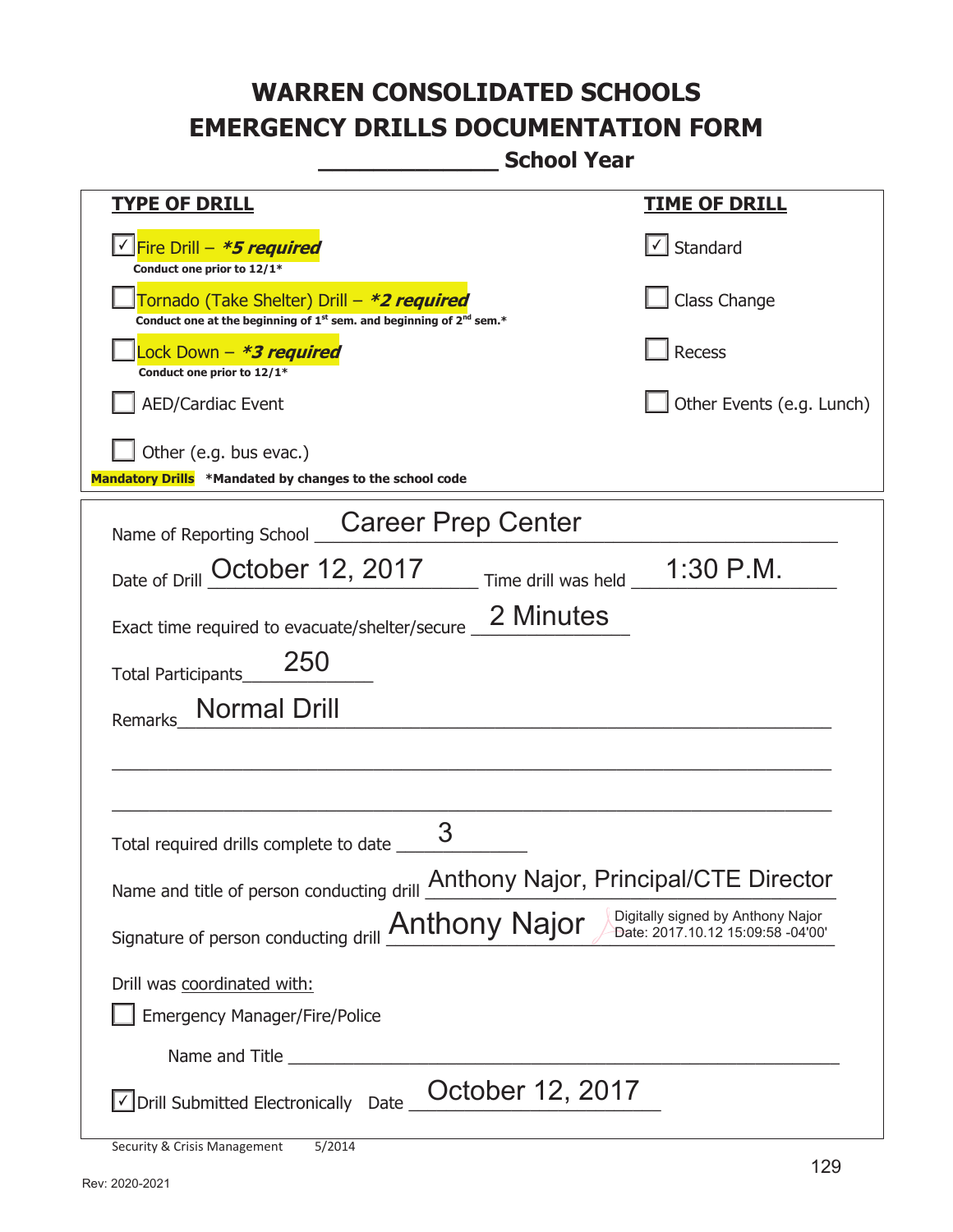Security & Crisis Management 5/2014 **\_\_\_\_\_\_\_\_\_\_\_\_\_ School Year TYPE OF DRILL TIME OF DRILL**  侊Fire Drill – **\*5 required Conduct one prior to 12/1\***   $\boxed{\checkmark}$  Standard 侊Tornado (Take Shelter) Drill – **\*2 required Conduct one at the beginning of 1<sup>st</sup> sem. and beginning of 2<sup>nd</sup> sem.\*** Class Change 侊Lock Down – **\*3 required** ✔ **Conduct one prior to 12/1\* Recess** AED/Cardiac Event **AED/Cardiac Event Network Network Network Network Network Network Network Network Network Network Network Network Network Network Network Network Network Network Net** Other (e.g. bus evac.) **Mandatory Drills \*Mandated by changes to the school code**  Name of Reporting School Date of Drill  $\frac{9/26/17}{2}$  Time drill was held  $\frac{8:05 \text{ a.m.}}{2}$ Exact time required to evacuate/shelter/secure  $\frac{2 \text{ minutes}}{2}$ Total Participants\_\_\_\_\_\_\_\_\_\_\_\_\_\_ Remarks\_\_\_\_\_\_Excellent Lock Down Drill \_\_\_\_\_\_\_\_\_\_\_\_\_\_\_\_\_\_\_\_\_\_\_\_\_\_\_\_\_\_\_\_\_\_\_\_\_\_\_\_\_\_\_\_\_\_\_\_\_\_\_\_\_\_\_\_\_\_\_\_\_\_\_\_\_\_\_\_\_\_\_\_\_\_\_\_\_  $\_$  , and the set of the set of the set of the set of the set of the set of the set of the set of the set of the set of the set of the set of the set of the set of the set of the set of the set of the set of the set of th Total required drills complete to date \_\_\_\_\_\_\_\_\_\_\_\_\_\_ Name and title of person conducting drill Anthony Najor, Principal/CTE Director Signature of person conducting drill **Anthony Najor** Digitally signed by Anthony Najor Drill was coordinated with: ܆ Emergency Manager/Fire/Police Name and Title **Example 20**  $\sqrt{2}$  Drill Submitted Electronically Date  $\frac{9/26/2017}{2}$ 2017-2018 Career Prep Center 300 2